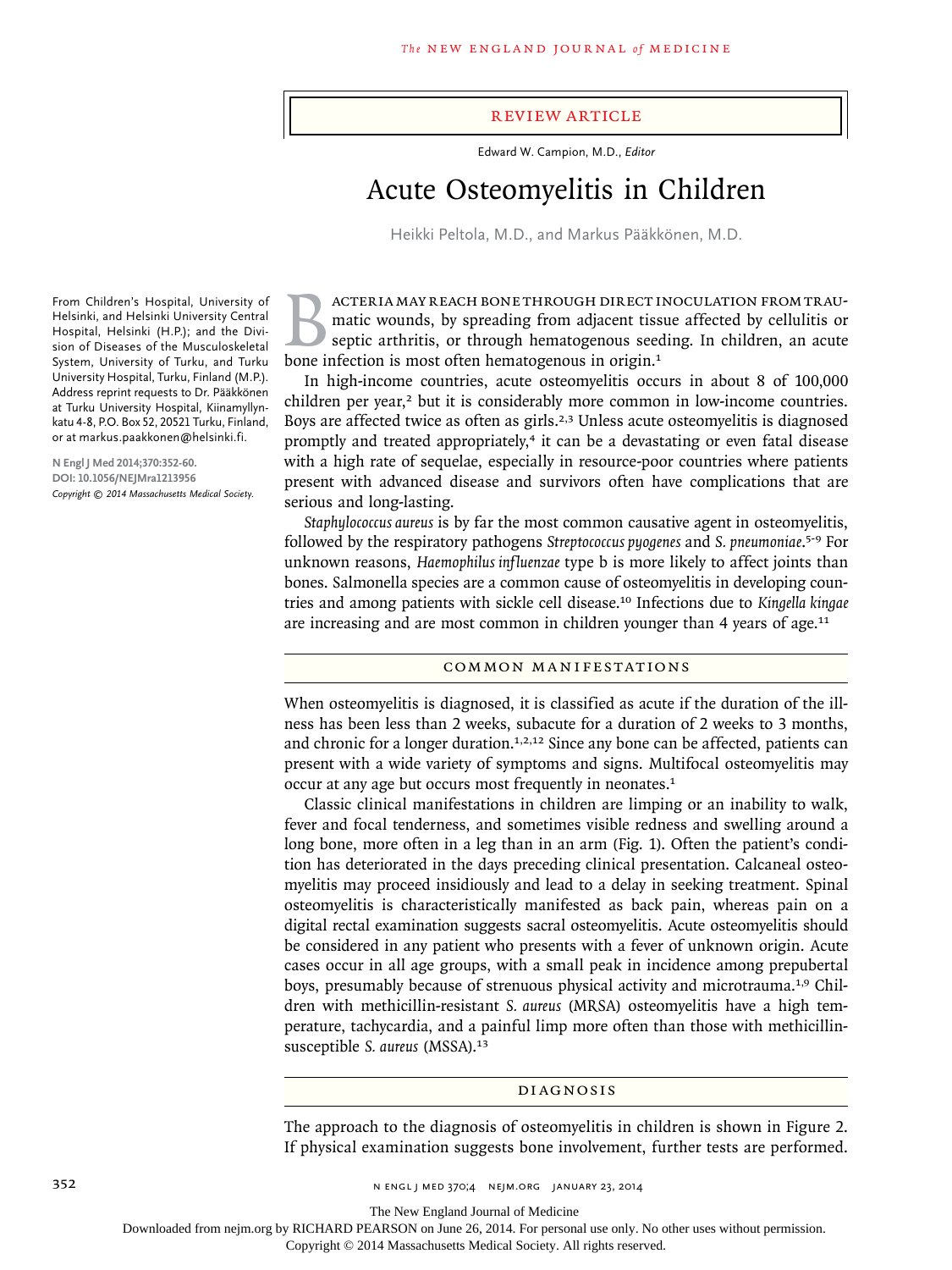Serum C-reactive protein (CRP) and procalcitonin levels are sensitive as diagnostic tests and useful in follow-up, $15,16$  but measurements of procalcitonin are more expensive and rarely outperform those of CRP, which are easily determined from a whole-blood finger-prick sample. Results of CRP testing are available within 10 minutes. Declining levels of CRP usually suggest a favorable response to treatment,<sup>9,17</sup> even if the fever continues.<sup>18</sup> Since the erythrocyte sedimentation rate increases rapidly but decreases significantly more slowly than the CRP level, it is less useful in monitoring the course of the illness.16 As compared with other types of osteomyelitis, osteomyelitis due to MRSA causes greater elevations in the CRP level, erythrocyte sedimentation rate, and white-cell count.<sup>13</sup>

The "rat bite" in bone that is often seen in osteomyelitis becomes visible on plain radiography 2 to 3 weeks after the onset of symptoms and signs. A normal radiograph on admission to the hospital by no means rules out acute osteomyelitis, but it can be helpful in ruling out a fracture or detecting Ewing's sarcoma or another type of malignant condition. In resource-poor countries, plain radiography is of great value, since no other imaging methods may be available.

Scintigraphy is sensitive and useful, especially if a long bone is affected or symptoms are not precisely localized.19 Although computed tomography (CT) is useful, it is cumbersome and entails extensive radiation exposure. Magnetic resonance imaging (MRI) is often considered the best imaging method, especially in difficult-todiagnose cases.19 CT and MRI are costly, are not always available, and require anesthesia in young children. Ultrasonography is of minor importance, but visible fluid in an adjacent joint suggests septic arthritis.

Determining the causative organism is pivotal. Osteomyelitis can be diagnosed by means of imaging, but it is essential, whenever possible, to obtain a sample for the antibiogram that may disclose problematic agents such as MRSA.<sup>9</sup> Representative samples can be obtained percutaneously or through a small incision by drilling. Blood cultures should be performed routinely, even though they identify the causative agent in only 40% of the cases.9 The yield of *K. kingae* can be increased with the use of special culture methods or polymerase-chain-reaction assays.<sup>11</sup> *K. kingae* should be actively searched for, since it is difficult to isolate and appears to be more



are shown. Darker shades of red denote a higher burden of infection.  $1117$ 11., a  $\frac{1}{2}$ data in Krogstad, $^1$  Gillespie and Mayo, $^4$  Peltola et al., $^9$  and Dartnell et al. $^{12}$ of the arms and legs. Estimated percentages of all cases according to the

 $\mathbf{r}$ 

Pediatric Acute Osteomyelitis

N Koscal

Title

Issue date

common among young children than previously thought.

### **MANAGEMENT**

#### **Antibiotic Treatment**

Treatment of acute osteomyelitis is almost always instituted empirically before the causative agent and its resistance pattern are known. The most relevant antibiotics are listed in Table 18,9,14,20-26; they must have an acceptable side-effect profile when administered orally because the doses are unusually large.<sup>27</sup>Absorption and penetration into the bony structure should be satisfactory, $21,22$  and time-dependent antibiotics with a short circulating half-life are likely to require frequent dosing. Clindamycin and first-generation cephalosporins fulfill these requirements. Their efficacy as

n engl j med 370;4 nejm.org january 23, 2014 353

The New England Journal of Medicine

Downloaded from nejm.org by RICHARD PEARSON on June 26, 2014. For personal use only. No other uses without permission.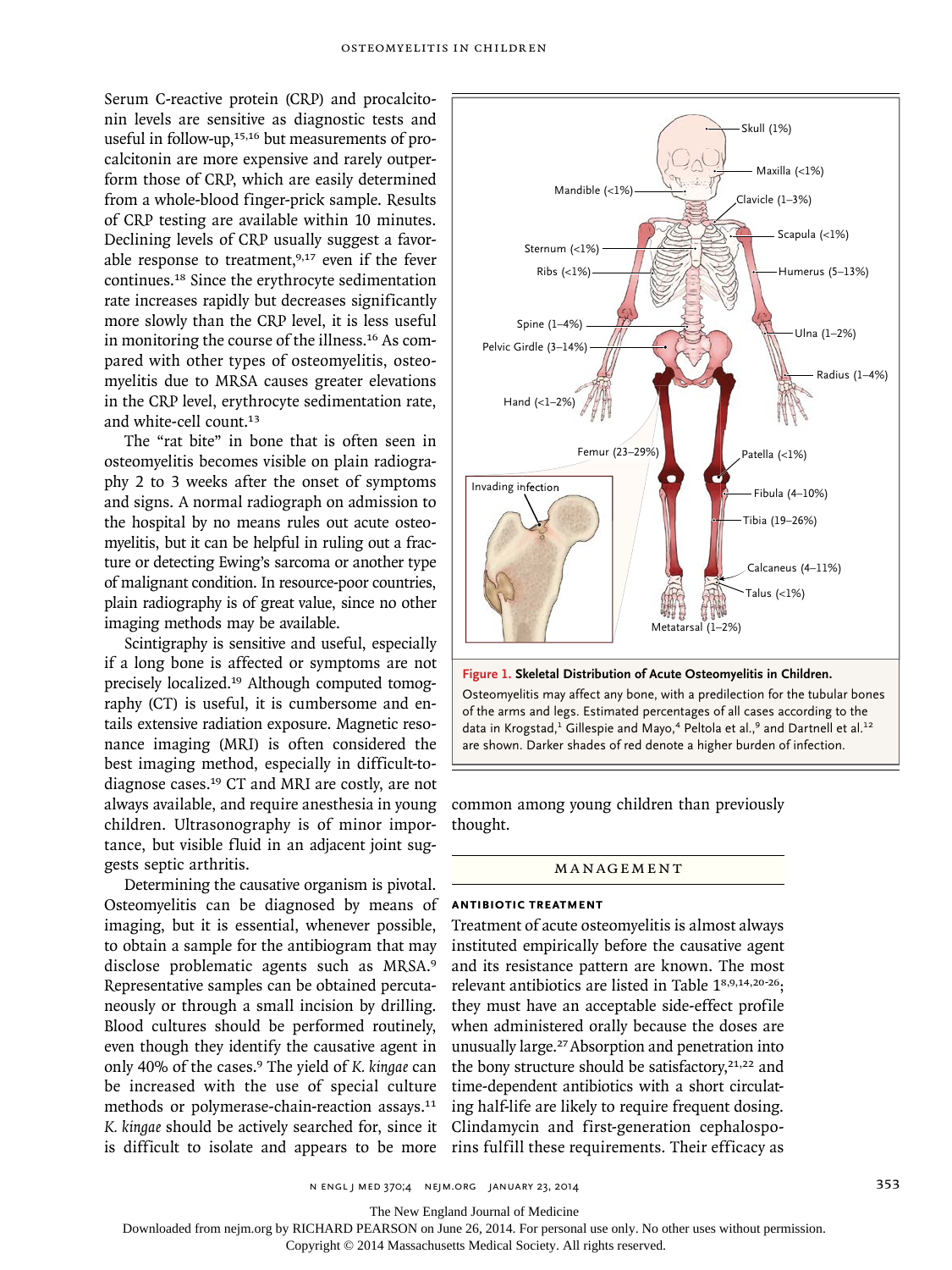#### **The NEW ENGLAND JOURNAL of MEDICINE**



354 n engl j med 370;4 nejm.org january 23, 2014

The New England Journal of Medicine

Downloaded from nejm.org by RICHARD PEARSON on June 26, 2014. For personal use only. No other uses without permission.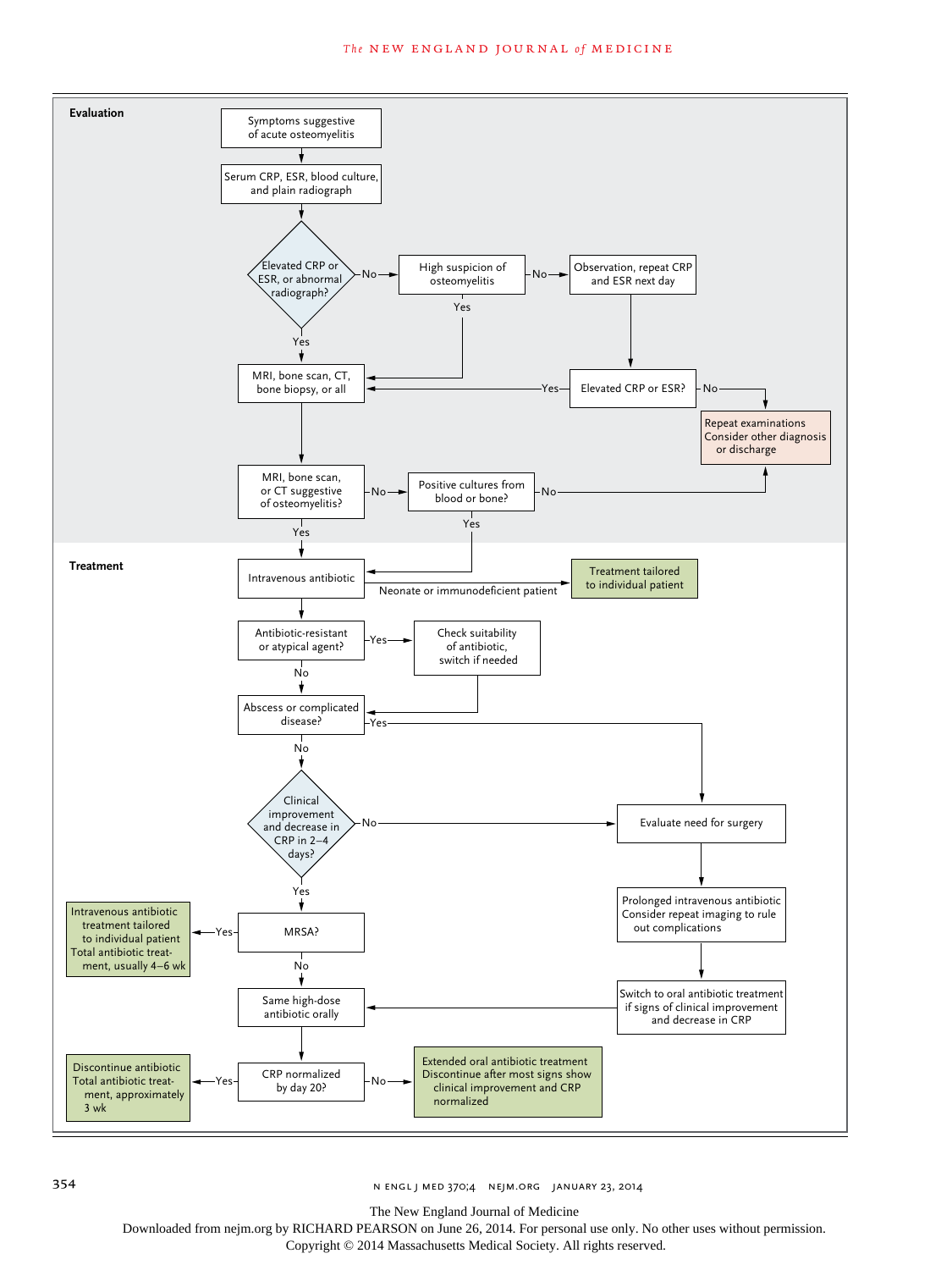#### **Figure 2 (facing page). Diagnosis and Treatment of a Typical Case of Acute Osteomyelitis in a Child.**

The recommendations shown are from our practice in treating osteomyelitis due to methicillin-susceptible *Staphylococcus aureus* (MSSA), streptococci, or pneumococci,<sup>9</sup> but recommendations vary throughout the world. Data are lacking on short-term treatment for osteomyelitis due to methicillin-resistant *S. aureus* (MRSA), and a prolonged course of treatment is still recommended.<sup>14</sup> The cutoff value of the normal range for the C-reactive protein (CRP) level is 20 mg per liter, and the cutoff value for the erythrocyte sedimentation rate (ESR) is 20 mm per hour, regardless of the patient's age. CT denotes computed tomography, and MRI magnetic resonance imaging.

monotherapy for osteomyelitis has been documented, and large doses usually have an acceptable side-effect profile.<sup>20-22,27</sup> Clindamycin very rarely causes diarrhea in children, but rash sometimes develops.<sup>20</sup> Treatment with antistaphylococcal penicillins has also been shown to be effective and safe, albeit in noncomparative or small prospective trials.8,28,29 Most MRSA strains remain susceptible to clindamycin,<sup>30</sup> but it (as well as vancomycin) should not be used against *K. kingae*. Beta-lactams are the drugs of choice for cases of osteomyelitis due to *K. kingae*, <sup>31</sup> as well as for those due to *S. pyogenes* or *S. pneumoniae*. <sup>20</sup> The rare cases caused by *H. influenzae* type b respond to ampicillin or amoxicillin, if the strain is beta-lactamase– negative, or to a second- or third-generation cephalosporin, if the strain is beta-lactamase–positive. This agent should be considered especially in children younger than 4 years of age who have not been vaccinated against *H. influenzae* type b and who present with osteomyelitis and septic arthritis.9,20 For patients in unstable condition, and in areas where resistance to clindamycin is widespread, vancomycin should be chosen as a first-line agent, $14$  whereas the more costly linezolid should be reserved for patients who do not have a response to vancomycin.<sup>24,25</sup> The adequacy of bone penetration is a concern when vancomycin is used, $14,23$  and measurement of trough levels is warranted to guarantee sufficient dosing. A small retrospective survey<sup>32</sup> yielded encouraging results with "old-fashioned" trimethoprim– sulfamethoxazole for osteomyelitis due to MRSA, but in the absence of data from larger trials, the use of this inexpensive and in many respects favorable agent remains controversial. Osteomyelitis due to salmonella warrants a third-generation

cephalosporin, such as cefotaxime or ceftriaxone, or a fluoroquinolone.10,33,34 If these agents are not affordable, an older agent, chloramphenicol — which is currently not easy to obtain in developed countries — is a possibility, depending on the antibiogram profile. Its potential bone marrow effects are usually deemed to be outweighed by its benefits.<sup>35</sup>

Patients with osteomyelitis may require other medications. At the attending clinician's discretion, nonsteroidal antiinflammatory drugs (NSAIDs) can be used to lower the patient's temperature and to relieve any harsh symptoms such as pain or fever.9 Data are lacking to support the use of glucocorticoids in acute osteomyelitis, but anticoagulants may be needed in cases that are complicated by deep-vein thrombosis, septic pulmonary emboli, or both; these conditions are characteristic of osteomyelitis due to MRSA.<sup>36</sup>

#### **Switch from Intravenous to Oral Medication**

Traditionally, a child with osteomyelitis received intravenous medication for weeks, with a switch to oral medication when recovery was almost complete.37,38 This was understandable, since osteomyelitis killed many children or left them crippled.39,40 Antimicrobial agents revolutionized treatment, although few clinicians realize that the first sulfonamide regimens in the late 1930s were mostly oral and lasted for only a few days.<sup>39</sup> Long intravenous courses were gradually adopted, and it took decades to relearn that switching to oral administration at an earlier point is not harmful.27 The pressing question continues to be how soon the switch can safely be achieved.<sup>17</sup>

Three trials<sup>7-9</sup> showed no change in outcomes when the intravenous phase was shorter than a week. A review from the United Kingdom concluded that short-term parenteral medication is acceptable in uncomplicated cases of osteomyelitis.12 In our prospective series involving 131 immunocompetent children who were older than 3 months of age, to our knowledge the largest study as of this writing, intravenous treatment was administered for only 2 to 4 days, followed by oral administration.9,20 There were no recrudescences, but no cases of MRSA were encountered. In countries such as the United States, where MRSA is a common pathogen, a more conservative approach is probably well founded while we await sufficiently powered prospective clinical trials to assess this important issue.

The New England Journal of Medicine

Downloaded from nejm.org by RICHARD PEARSON on June 26, 2014. For personal use only. No other uses without permission.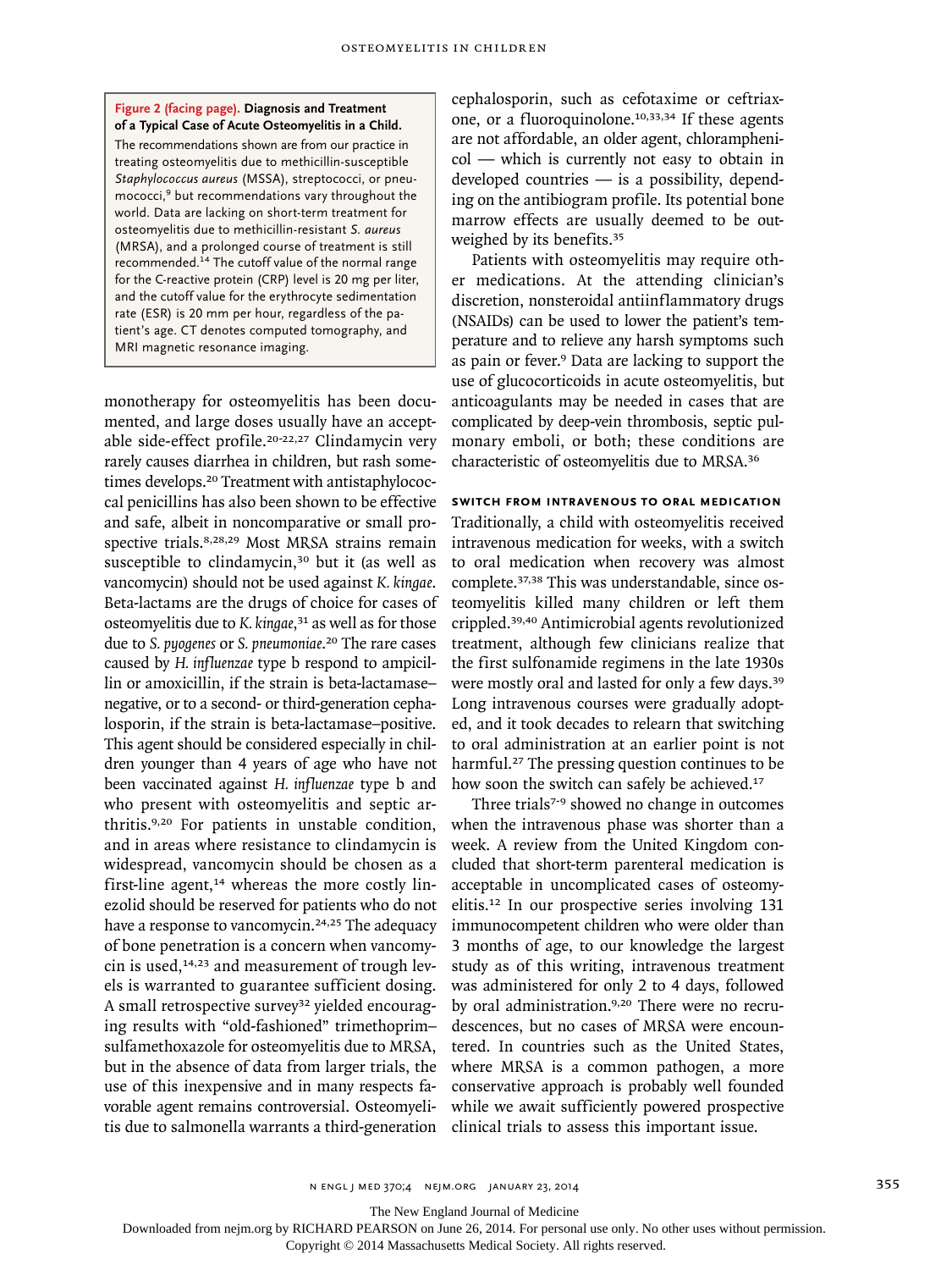| Table 1. Antibiotic Treatment for Acute Osteomyelitis in Children.*                                                                                                |                                               |                                                                                                           |                                  |                                                                                                                                                                                                                          |
|--------------------------------------------------------------------------------------------------------------------------------------------------------------------|-----------------------------------------------|-----------------------------------------------------------------------------------------------------------|----------------------------------|--------------------------------------------------------------------------------------------------------------------------------------------------------------------------------------------------------------------------|
| <b>Antibiotic</b>                                                                                                                                                  | Dose<br>mg/kg/day                             | <b>Maximal Daily</b><br>Dose†                                                                             | <b>Bone</b><br>Penetration;<br>% | Reference                                                                                                                                                                                                                |
| <b>Empirical treatment</b>                                                                                                                                         |                                               |                                                                                                           |                                  |                                                                                                                                                                                                                          |
| First-generation cephalosporin, if<br>prevalence of MSSA in<br>community >90%                                                                                      | $\geq$ 150 administered in<br>4 equal doses   | $2-4$ g                                                                                                   | $6 - 7$                          | Dose: Peltola et al., <sup>9</sup> Peltola et al. <sup>20</sup> ;<br>extent of bone penetration:<br>Tetzlaff et al. <sup>21</sup>                                                                                        |
| Antistaphylococcal penicillin (cloxa-<br>cillin, flucloxacillin, dicloxacillin,<br>nafcillin, or oxacillin), if prevalence<br>of MSSA in community >90%            | $\leq$ 200 administered in<br>4 equal doses   | $8 - 12g$                                                                                                 | $15 - 17$                        | Dose: Jagodzinski et al. <sup>8</sup> ; extent of<br>bone penetration: Tetzlaff et al. <sup>21</sup>                                                                                                                     |
| Clindamycin, if prevalence of MRSA<br>in community ≥10% and<br>prevalence of clindamycin-<br>resistant S. aureus <10%                                              | $\geq$ 40 administered in<br>4 equal doses    | Approximately 3 g                                                                                         | $65 - 78$                        | Prevalence of microorganisms:<br>Liu et al. <sup>14</sup> ; dose: Peltola et al., <sup>9</sup><br>Liu et al., <sup>14</sup> Peltola et al. <sup>20</sup> ; extent<br>of bone penetration: Feigin<br>et al. <sup>22</sup> |
| Vancomycin, if prevalence of MRSA<br>in community ≥10% and prev-<br>alence of clindamycin-resistant<br>S. aureus $\geq 10\%$                                       | $\leq$ 40 administered in<br>4 equal doses    | Dosing adjusted ac-<br>cording to trough<br>level, with a target<br>of 15 to 20 $\mu$ g per<br>milliliter | $5 - 67$                         | Prevalence of microorganisms:<br>Liu et al. <sup>14</sup> ; dose: Liu et al. <sup>14</sup> ;<br>extent of bone penetration:<br>Landersdorfer et al. <sup>23</sup>                                                        |
| Linezolid, if no response to<br>vancomycin                                                                                                                         | 30 administered in<br>3 equal doses           | 1.2 g for no more<br>than 28 days                                                                         | $40 - 51$                        | Dose: Kaplan et al., <sup>24</sup> Chen et al. <sup>25</sup> ;<br>extent of bone penetration:<br>Landersdorfer et al. <sup>23</sup>                                                                                      |
| Alternatives for specific agents                                                                                                                                   |                                               |                                                                                                           |                                  |                                                                                                                                                                                                                          |
| Ampicillin or amoxicillin for group A<br>beta-hemolytic streptococcus,<br>Haemophilus influenzae type b<br>(beta-lactamase-negative<br>strains), and S. pneumoniae | 150-200 admin-<br>istered in 4 equal<br>doses | Approximately 8-12 g                                                                                      | $3 - 31$                         | Dose: Peltola et al. <sup>9</sup> ; extent of bone<br>penetration: Landersdorfer<br>et al. $23$                                                                                                                          |
| Chloramphenicol, if safer agents not<br>available or affordable                                                                                                    | 75 administered in<br>3 equal doses           | $2-4$ g                                                                                                   | 39                               | Dose: Krogstad <sup>1</sup> ; extent of bone<br>penetration: Summersgill et al. <sup>26</sup>                                                                                                                            |

\* When relevant, the same dose may be used parenterally and orally. MRSA denotes methicillin-resistant *Staphylococcus aureus*, and MSSA methicillin-susceptible *S. aureus.*

† The maximal daily dose is not always well defined, but the maximal adult dose should not be exceeded.

‡ Bone penetration is the ratio of the bone concentration to the serum concentration.

 $\hat{\S}$  Data on antistaphylococcal penicillins, first-generation cephalosporins, and clindamycin<sup>21,22</sup> are from in vivo studies involving children; the remaining data were derived from studies involving adults or from experimental models.

¶Cephalothin and cefazolin are administered intravenously, cephalexin and cefadroxil are administered orally, and cephradine is administered by either route. If no parenteral first-generation agent is available, cefuroxime can be used for parenteral administration.

‖ Chloramphenicol at a dose of 100 mg per kilogram of body weight per day in four equal doses is generally used in bacterial meningitis.

### **Duration of Treatment and Difficult-to-Treat Pathogens**

In one study in 1960, two factors  $-$  a delay in initiating treatment and antibiotic courses of less than 3 weeks' duration — were deemed to be risk factors for relapse,<sup>41</sup> although other retrospective studies showed no advantage with courses that were prolonged for more than approximately 21 days.4,5 In a British study, cloxacillin was administered for "an arbitrary period of five weeks,"28 and this approach became almost dogma for four decades.6,14,42 In our prospective randomized trial, a 20-day regimen of high-dose

clindamycin or a first-generation cephalosporin (doses are listed in Table 1) performed as well as a 30-day regimen for osteomyelitis caused by MSSA, streptococci, or pneumococci.9,20 Shortened regimens of primarily oral antibiotics appear to simplify the entire treatment process in terms of the required hospital stay, the antibiotics used, and the risk of adverse events; in addition, the risk of bacterial resistance is reduced. Furthermore, with very few exceptions, oral antibiotics are considerably cheaper than parenteral formulations, and oral administration on an outpatient basis also reduces the cost of treatment.

356 **120 n engl j med 370;4 nejm.org january 23, 2014** 

The New England Journal of Medicine

Downloaded from nejm.org by RICHARD PEARSON on June 26, 2014. For personal use only. No other uses without permission.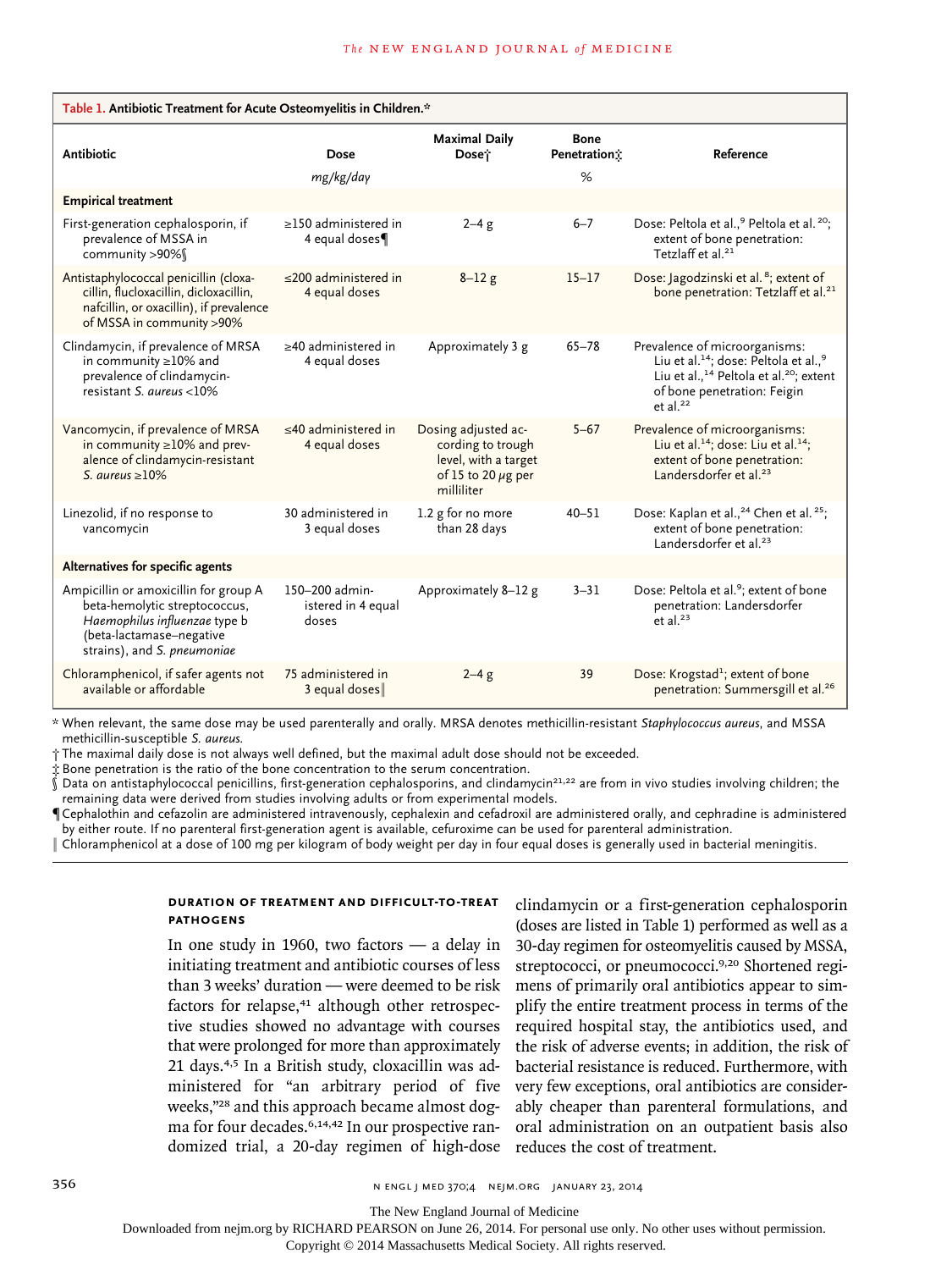Current clinical-practice guidelines of the Infectious Diseases Society of America recommend individualized therapy and typically a minimum of 4 to 6 weeks of medication for children with acute osteomyelitis due to MRSA.14 Since data on short-term treatment for cases due to MRSA or the virulent Panton–Valentine leukocidin gene-expressing *S. aureus* are lacking,43 this recommendation is justified. It may also apply to patients who present with advanced disease and those in areas where osteomyelitis due to salmonella is common. Pathologic fractures are associated with a type of MRSA that is characterized by a single pulsed-field pattern (strain USA300- 0114),<sup>44</sup> but even a fracture does not necessarily warrant surgical intervention. As compared with MSSA, MRSA is more frequently associated with deep-vein thrombosis, septic pulmonary emboli, or both.36 Whereas resistance to methicillin is associated with an increased risk of complications in staphylococcal disease, pneumococcal resistance to penicillin has not been associated with an increased risk of complications in pneumococcal osteoarticular disease.<sup>45</sup>

There are some other caveats in relation to shorter treatments as well. Although data are lacking on the use of shorter treatments in neonates, immunocompromised or malnourished patients, and patients with sickle cell disease, these patients are likely to need a longer course of medication.46 When acute osteomyelitis is complicated by septic arthritis, the disease is chronic, and the CRP level normalizes slowly, a longer course probably also makes sense. Figure 2 summarizes the treatment of acute osteomyelitis.

## Role of Surgery

Since data are lacking from randomized trials of surgery for osteomyelitis in children, questions about the timing and extent of surgery and the overall need for surgical intervention other than biopsy remain unanswered. Conservative treatment is effective in up to 90% of cases of acute osteomyelitis if it is diagnosed early in the course of the illness.38,42 In a series of 68 patients who underwent aggressive primary surgery, 17% of the patients had chronic osteomyelitis after the procedure.<sup>47</sup> An important observation made in the pre-antibiotic era was that immediate surgery for osteomyelitis was associated with increased mortality, whereas sequelae were rather rare, and vice versa: if surgery was delayed by a week or so,

mortality decreased and there were more sequelae.40 Since it is conceivable that extensive intervention in the initial, critical moments of treatment produces more harm than benefit, perhaps only trepanation or drainage should be performed. Once the patient's condition is stable, or if there is no response to medication within days, an intervention such as draining an abscess might speed up the healing process.<sup>9,42,48</sup> Data from prospective trials are required to explore these issues further. Aggressive débridement has been suggested in difficult-to-treat cases of MRSA, but again, data from relevant trials are lacking.<sup>49</sup> Intraosseous abscesses in cases of subacute or chronic osteomyelitis (Brodie's abscesses) are often thought to require surgery.<sup>50</sup>

## Case Report

Fever, focal redness (Fig. 3A), and pain in the left biceps region developed in an 8-year-old boy who had not had prior trauma. A radiograph obtained 2 days later was normal (July 10 in Fig. 3B), the leukocyte count was 10,000 per cubic millimeter, and the serum CRP level was clearly increased, at 106 mg per liter (normal level, <20).<sup>16</sup> The child was hospitalized. Three days later, the leukocyte count was only 4100 per cubic millimeter, whereas the CRP level had increased to 384 mg per liter, and the erythrocyte sedimentation rate was 66 mm per hour (normal level, <20).<sup>16</sup> MRI showed massive edema around the proximal humerus. A specimen for bacteriology was drilled from the bone, and a blood culture was obtained; acute osteomyelitis was diagnosed. Intravenous clindamycin was administered, with cefuroxime for concomitant pneumonia. The child's condition deteriorated for 2 days, and then he began to recover. MSSA grew from the bone and blood cultures. Treatment with clindamycin was switched to oral administration on day 2, and cefuroxime was discontinued on day 7. The boy was discharged on day 11, when the CRP level was 113 mg per liter and the erythrocyte sedimentation rate was 117 mm per hour. On day 20, recovery was well advanced, and because the CRP level had normalized, clindamycin was discontinued. The patient was afebrile, but the erythrocyte sedimentation rate was still elevated, at 100 mm per hour.

At follow-up 1 month later, the boy's parents reported that he was doing well, except that climbing a ladder caused pain in the upper arm. A plain radiograph (Sept. 2 in Fig. 3B) revealed a patho-

The New England Journal of Medicine

Downloaded from nejm.org by RICHARD PEARSON on June 26, 2014. For personal use only. No other uses without permission.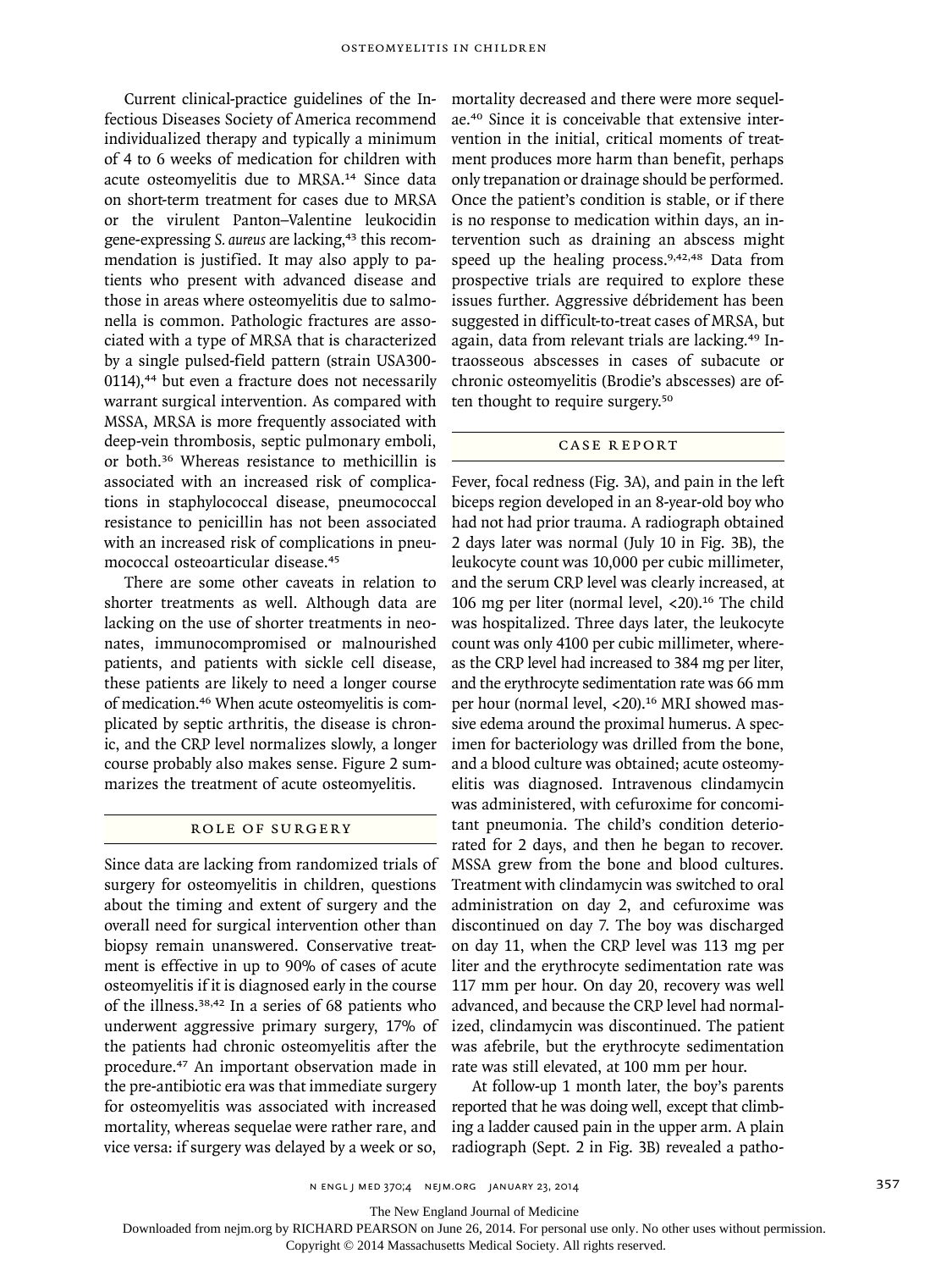

**Figure 3. Clinical and Radiographic Features of Acute Osteomyelitis in a Child.** Panel A shows an 8-year-old boy with acute osteomyelitis of the proximal humerus. Panel B shows serial radiographs of the patient's left humerus from July 10, 2004, through January 25, 2005. The blue arrow indicates treatment with clindamycin for 20 days, and the red arrow indicates treatment with cefuroxime for 7 days. "No antimicrobial" applies to the images obtained on September 2, September 24, and January 25.

> logic fracture in addition to callus formation and other signs of healing. Since the bone was stable and the CRP level and erythrocyte sedimentation rate had normalized, antimicrobial treatment was not reinitiated. The recovery was uneventful. Two years later, the boy was well and the fracture had healed, with no bone or joint infections. Seven years after the disease, the patient remained asymptomatic. Figure 3B shows the radiographic findings during and after this potentially lifethreatening, septicemic *S. aureus* infection.

> Clinicians tend to prolong or reinstitute antibiotic therapy and often recommend surgery in

patients with a pathologic fracture.<sup>44,47</sup> One should, however, distinguish active infection, in which bacteria are still alive, from inflammation, a much lengthier process. Spontaneous healing was well under way 1 month after discharge, and no fistula had developed. The normalized CRP level and erythrocyte sedimentation rate virtually ruled out ongoing active infection.16 Even fever, which is a less specific warning sign than CRP in osteoarticular infections, was absent, and the child's general condition was good.<sup>18</sup> Furthermore, a radiograph showed good callus formation — another favorable sign. Ultimately, we saw no indication for reinstituting antibiotics; pain relief and watchful waiting sufficed at this stage of recovery.

## R ESPONSE TO TREATMENT and Outcomes

Unlike cases of acute osteomyelitis in developing countries, those in developed countries are rarely fatal. In a national epidemiologic study in France involving more than 1000 children with osteomyelitis, only 1 child died.3 Hospital admission that is delayed for 5 days or more is a probable risk factor for slow recovery and a poor outcome.9,41 Usually, active infection is eliminated rather easily with well-targeted antibiotics, whereas the inflammatory process, which ultimately heals the bone, may persist for months. Antibiotics play no role at this stage, but NSAIDs may be used to mitigate symptoms. Follow-up for a year or more is justified, since sequelae such as growth disturbance may emerge slowly. Our own study included 131 children with cultureconfirmed acute osteomyelitis; mild sequelae developed in only 2 children.<sup>9</sup> Less favorable outcomes may occur, since sequelae rates vary regionally and depend on many factors such as antibiotic resistance, economic conditions, and access to health care.<sup>6-9,35,36,43,44</sup> Overall, however, the past few years have seen great strides in simplifying the treatment of acute osteomyelitis in children.

Dr. Peltola reports receiving consulting fees from the Serum Institute of India and lecture fees from Novartis. Dr. Pääkkönen reports receiving travel support from Synthes. No other potential conflict of interest relevant to this article was reported.

Disclosure forms provided by the authors are available with the full text of this article at NEJM.org.

We thank Pentti Kallio, M.D., for orthopedic consultation regarding the patient described in the vignette; Richard Burton for checking the linguistic accuracy; and Juho Ajanki for assistance with an earlier draft of Figure 1.

358 **N ENGL J MED 370;4 NEIM.ORG JANUARY 23, 2014** 

The New England Journal of Medicine

Downloaded from nejm.org by RICHARD PEARSON on June 26, 2014. For personal use only. No other uses without permission.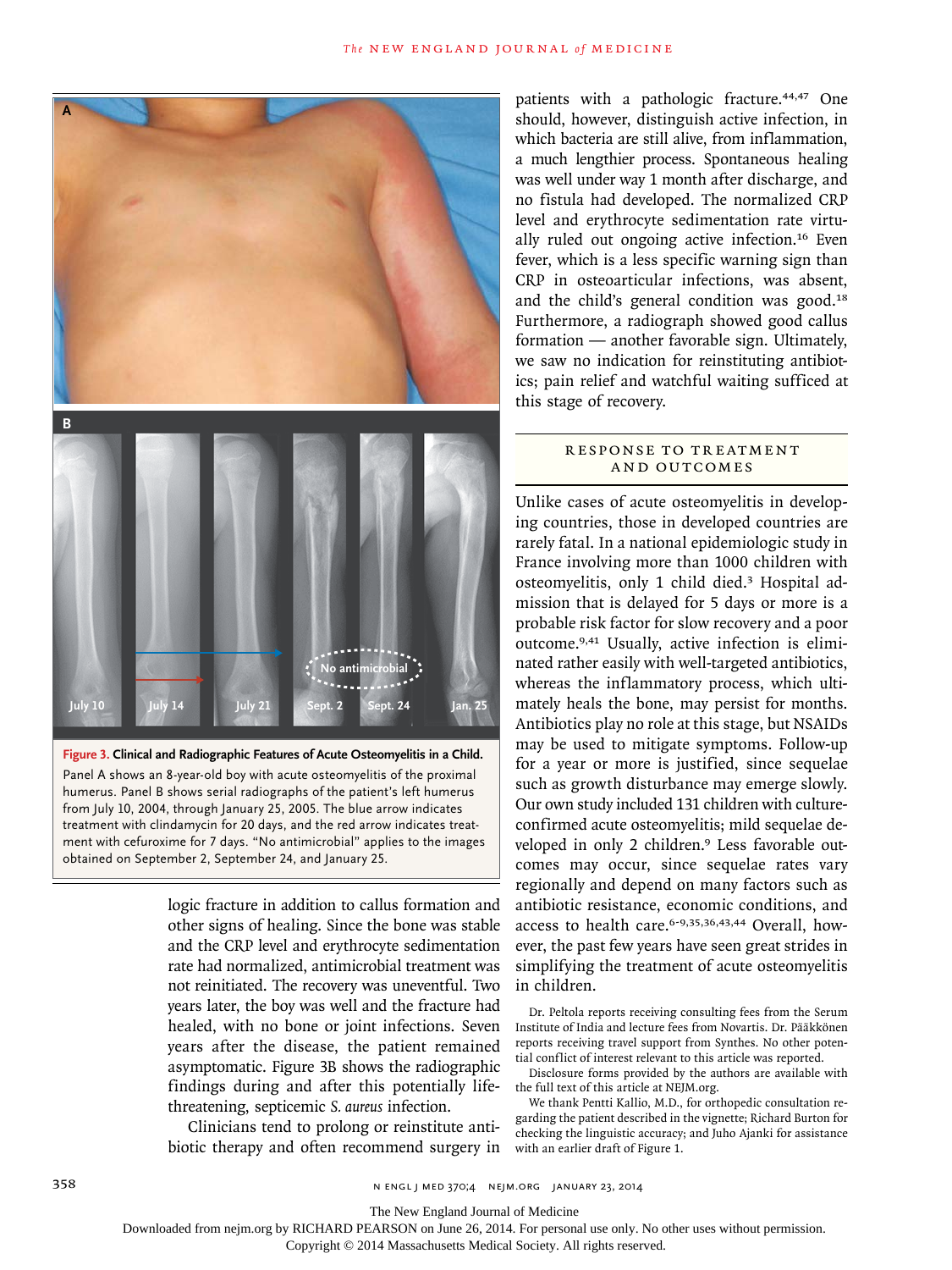#### **References**

**1.** Krogstad P. Osteomyelitis. In: Feigin RD, Cherry JD, Demmler-Harrison GJ, Kaplan SL, eds. Pediatric infectious diseases. 6th ed. Philadelphia: Saunders, 2009:725-42.

**2.** Riise ØR, Kirkhus E, Handeland KS, et al. Childhood osteomyelitis-incidence and differentiation from other acute onset musculoskeletal features in a population-based study. BMC Pediatr 2008;8:45. **3.** Grammatico-Guillon L, Maakaroun Vermesse Z, Baron S, Gettner S, Rusch E, Bernard L. Paediatric bone and joint infections are more common in boys and

toddlers: a national epidemiology study. Acta Paediatr 2013;102(3):e120-e125. **4.** Gillespie WJ, Mayo KM. The manage-

ment of acute haematogenous osteomyelitis in the antibiotic era: a study of the outcome. J Bone Joint Surg Br 1981;63- B:126-31.

**5.** Syrogiannopoulos GA, Nelson JD. Duration of antimicrobial therapy for acute suppurative osteoarticular infections. Lancet 1988;1:37-40.

**6.** Jaberi FM, Shahcheraghi GH, Ahadzadeh M. Short-term intravenous antibiotic treatment of acute hematogenous bone and joint infection in children: a prospective randomized trial. J Pediatr Orthop 2002;22:317-20.

**7.** Prado SMA, Lizama CM, Peña DA, Valenzuela MC, Viviani ST. Short duration of initial intravenous treatment in 70 pediatric patients with osteoarticular infections. Rev Chilena Infectol 2008;25:30-6. (In Spanish.)

**8.** Jagodzinski NA, Kanwar R, Graham K, Bache CE. Prospective evaluation of a shortened regimen of treatment for acute osteomyelitis and septic arthritis in children. J Pediatr Orthop 2009;29:518-25.

**9.** Peltola H, Pääkkönen M, Kallio P, Kallio MJ. Short- versus long-term antimicrobial treatment for acute hematogenous osteomyelitis of childhood: prospective, randomized trial on 131 culture-positive cases. Pediatr Infect Dis J 2010;29:1123-8. **10.** Atkins BL, Price EH, Tillyer L, Novelli V, Evans J. Salmonella osteomyelitis in sickle cell disease children in the east end of London. J Infect 1997;34:133-8.

**11.** Yagupsky P, Porsch E, St Geme JW III. *Kingella kingae*: an emerging pathogen in young children. Pediatrics 2011;127:557- 65.

**12.** Dartnell J, Ramachandran M, Katchburian M. Haematogenous acute and subacute paediatric osteomyelitis: a systematic review of the literature. J Bone Joint Surg Br 2012;94:584-95.

**13.** Ju KL, Zurakowski D, Kocher MS. Differentiating between methicillin-resistant and methicillin-sensitive *Staphylococcus aureus* osteomyelitis in children: an evidencebased clinical prediction algorithm. J Bone Joint Surg Am 2011;93:1693-701.

**14.** Liu C, Bayer A, Cosgrove SE, et al. Clinical practice guidelines by the Infec-

tious Diseases Society of America for the treatment of methicillin-resistant *Staphylococcus aureus* infections in adults and children. Clin Infect Dis 2011;52(3):e18 e55. [Erratum, Clin Infect Dis 2011;53:319.] **15.** Butbul-Aviel Y, Koren A, Halevy R, Sakran W. Procalcitonin as a diagnostic aid in osteomyelitis and septic arthritis. Pediatr Emerg Care 2005;21:828-32.

**16.** Pääkkönen M, Kallio MJ, Kallio PE, Peltola H. Sensitivity of erythrocyte sedimentation rate and C-reactive protein in childhood bone and joint infections. Clin Orthop Relat Res 2010;468:861-6.

**17.** Arnold JC, Cannavino CR, Ross MK, et al. Acute bacterial osteoarticular infections: eight-year analysis of C-reactive protein for oral step-down therapy. Pediatrics 2012;130(4):e821-e828.

**18.** Ceroni D, Regusci M, Pazos J, Dayer R, Kaelin A. Acute bone and joint infections in children: how much attention should be paid to persistent fever during intravenous antibiotic therapy? Rev Chir Orthop Reparatrice Appar Mot 2003;89: 250-6. (In French.)

**19.** Connolly LP, Connolly SA, Drubach LA, Jaramillo D, Treves ST. Acute hematogenous osteomyelitis of children: assessment of skeletal scintigraphy-based diagnosis in the era of MRI. J Nucl Med 2002; 43:1310-6.

**20.** Peltola H, Pääkkönen M, Kallio P, Kallio MJT. Clindamycin *vs.* first-generation cephalosporins for acute osteoarticular infections of childhood — a prospective quasi-randomized controlled trial. Clin Microbiol Infect 2012;18:582-9.

**21.** Tetzlaff TR, Howard JB, McCraken GH, Calderon E, Larrondo J. Antibiotic concentrations in pus and bone of children with osteomyelitis. J Pediatr 1978;92: 135-40.

**22.** Feigin RD, Pickering LK, Anderson D, Keeney RE, Shackleford PG. Clindamycin treatment of osteomyelitis and septic arthritis in children. Pediatrics 1975;55:213-23.

**23.** Landersdorfer CB, Bulitta JB, Kinzig M, Holzgrabe U, Sörgel F. Penetration of antibacterials into bone: pharmacokinetic, pharmacodynamic and bioanalytical considerations. Clin Pharmacokinet 2009;48: 89-124.

**24.** Kaplan SL, Afghani B, Lopez P, et al. Linezolid for the treatment of methicillinresistant *Staphylococcus aureus* infection in children. Pediatr Infect Dis J 2003;22: Suppl:S178-S185.

**25.** Chen CJ, Chiu CH, Lin TY, Lee ZL, Yang WE, Huang YC. Experience with linezolid therapy in children with osteoarticular infections. Pediatr Infect Dis J 2007;26:985-8.

**26.** Summersgill JT, Schupp LG, Raff MJ. Comparative penetration of metronidazole, clindamycin, chloramphenicol, cefoxitin, ticarcillin, and moxalactam into bone. Antimicrob Agents Chemother 1982;21:601-3.

**27.** Tetzlaff TR, McCracken GH Jr, Nelson JD. Oral antibiotic therapy for skeletal infections of children. II. Therapy of osteomyelitis and suppurative arthritis. J Pediatr 1978;92:485-90.

**28.** Green JH. Cloxacillin in treatment of acute osteomyelitis. Br Med J 1967;2:414-6. **29.** Kaplan SL, Mason EO Jr, Feigin RD. Clindamycin versus nafcillin or methicillin in the treatment of *Staphylococcus aureus* osteomyelitis in children. South Med J 1982;75:138-42.

**30.** Martínez-Aguilar G, Hammerman WA, Mason EO Jr, Kaplan SL. Clindamycin treatment of invasive infections caused by community-acquired, methicillin-resistant and methicillin-susceptible *Staphylococcus aureus* in children. Pediatr Infect Dis J 2003;22:593-8.

**31.** Dubnov-Raz G, Scheuerman O, Chodick G, Finkelstein Y, Samra Z, Garty BZ. Invasive *Kingella kingae* infections in children: clinical and laboratory characteristics. Pediatrics 2008;122:1305-9.

**32.** Messina AF, Namtu K, Guild M, Dumois JA, Berman DM. Trimethoprim-sulfamethoxazole therapy for children with acute osteomyelitis. Pediatr Infect Dis J 2011;30:1019-21.

**33.** Sherman JW, Conte JE Jr. Ceftriaxone treatment of multidrug-resistant Salmonella osteomyelitis. Am J Med 1987;83: 137-8.

**34.** Bradley JS, Jackson MA, Committee on Infectious Diseases, American Academy of Pediatrics. The use of systemic and topical fluoroquinolones. Pediatrics 2011; 128(4):e1034-e1045.

**35.** Ebong WW. Acute osteomyelitis in Nigerians with sickle cell disease. Ann Rheum Dis 1986;45:911-5.

**36.** Mantadakis E, Plessa E, Vouloumanou EK, Michailidis L, Chatzimichael A, Falagas ME. Deep venous thrombosis in children with musculoskeletal infections: the clinical evidence. Int J Infect Dis 2012; 16(4):e236-e243.

**37.** Dich VQ, Nelson JD, Haltalin KC. Osteomyelitis in infants and children: a review of 163 cases. Am J Dis Child 1975; 129:1273-8.

**38.** Vaughan PA, Newman NM, Rosman MA. Acute hematogenous osteomyelitis in children. J Pediatr Orthop 1987;7:652-5. **39.** Penberthy GC, Weller CN. Chemotherapy as an aid in the management of acute osteomyelitis. Ann Surg 1941;114: 129-46.

**40.** Kenney WE. The prognosis in acute haematogenous osteomyelitis with and without chemotherapy. Surgery 1944;16: 477-84.

**41.** Harris NH. Some problems in the diagnosis and treatment of acute osteomyelitis. J Bone Joint Surg Br 1960;42-B:535-41.

**42.** Cole WG, Dalziel RE, Leitl S. Treatment of acute osteomyelitis in childhood. J Bone Joint Surg Br 1982;64:218-23.

**43.** Bocchini CE, Hulten KG, Mason EO

n engl j med 370;4 nejm.org january 23, 2014 359

The New England Journal of Medicine

Downloaded from nejm.org by RICHARD PEARSON on June 26, 2014. For personal use only. No other uses without permission.